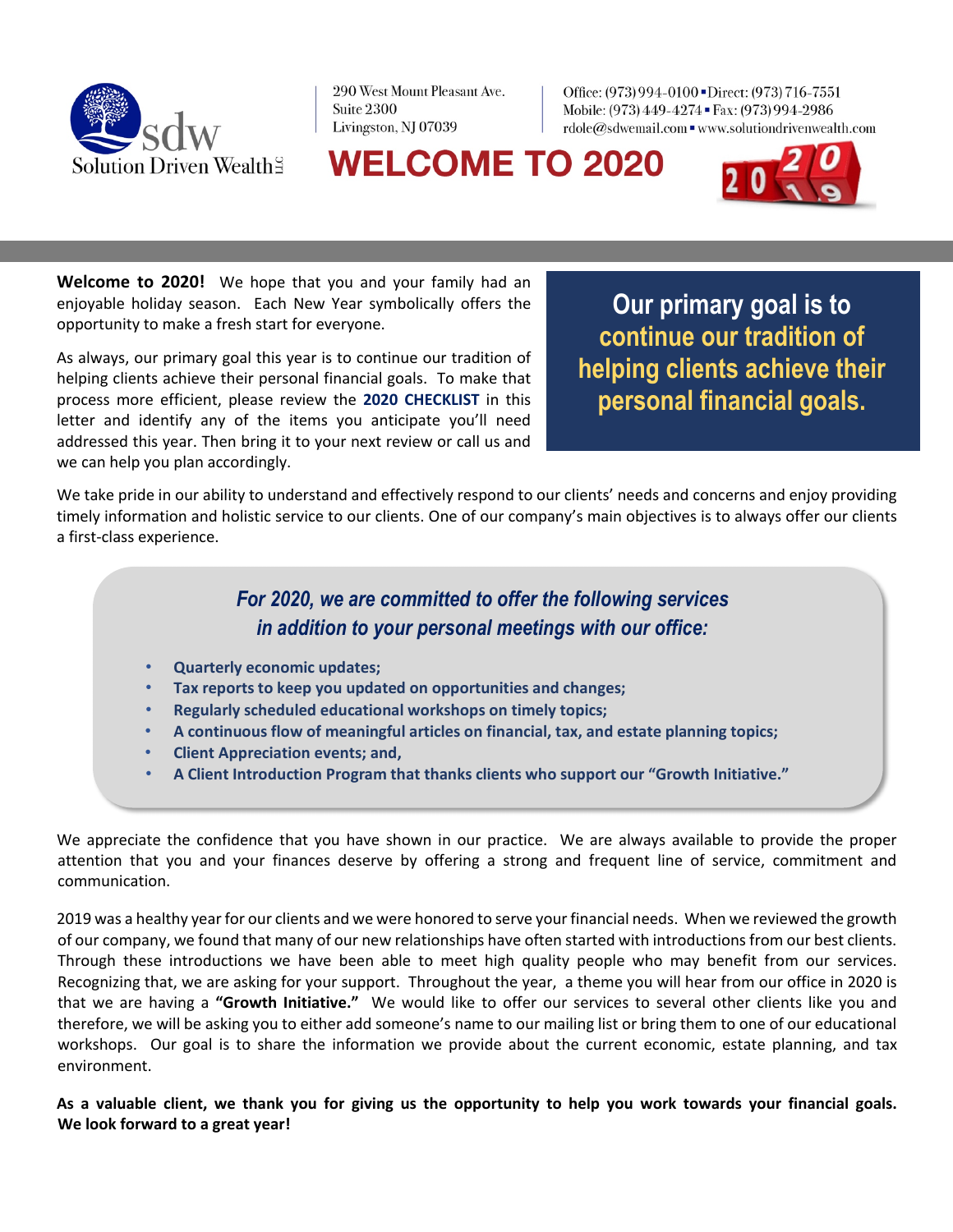# **Looking Ahead to 2020**

2019 was another strong year for investors, but the daily headlines kept investors on the edge of their seats. Trade wars, recession fears, geopolitical unrest, interest rate concerns and U.S political division all kept us wondering how each one would affect equity markets. The year also included its share of volatility in the U.S. equity markets which left many investors nervous. Despite a backdrop of concern, during the year, many indexes continued to set new highs. For 2020, investors should consider the mantra of "proceed with caution."

In our second year of The Tax Cuts and Jobs Act, taxpayers are still adjusting to new tax forms. The direction of interest rates, stock market volatility, a Presidential election and the continuation of potential trade wars could provide disruption for investors in 2020. Having a solid foundation, design and strategy is critical to the outcome of your financial plans. Keeping your plan up to date is always wise and will be especially integral. We are staying updated on the issues that may affect your personal situation. Our prime mission is to provide our clients with guidance and support on the road to their financial goals.

**This is a good time to review and discuss your plans with us**. We can help you determine if you're still on track to meet your long-term objectives, confirm your time horizons and your risk tolerance. If you have any questions or concerns, please call our offices and we'd be happy to assist you.

## **Specific Areas to Watch in 2020**

#### **Interest Rate Changes**



In 2019, the Fed lowered interest rates for the first time in a decade. In July, September and October, the Federal Reserve lowered its key interest rate by 0.25% (0.75%

total). Fed Chair Powell, said that the October decision to lower rates was intended to, "provide some insurance against ongoing risks." At the December 2019 meeting, the Fed signaled that it was likely to hold rates steady in 2020. Low interest rates can make equities look attractive for investors seeking returns. For 2020, we will continue to keep a close eye on interest rate changes.

#### **Trade War Fears**



In December, China and the U.S. agreed to work towards a trade agreement. The uncertainty around the trade relationship between the U.S. and China has dampened global growth,

according to Paul Gruenwald, Chief Economist at S&P Global Ratings. This trade war, which has lasted for almost two years, has weighed heavily on global economic growth, according to the International Monetary Fund. Analysts worry that tariffs could result in higher prices on goods and therefore affect consumer spending, which accounts for about two-thirds of the U.S. economy. In 2020, investors need to stay watchful on U.S. and China trade negotiations.

#### **Stock Market Valuations**



Analysts theorize that valuations are one of the key predictors of equity returns. For the last decade, equities have climbed higher. Investors

who need access to their money in the next 10 years should understand that current valuations could lead to a period of lower returns and therefore need to plan accordingly. Risk is a part of investing and investors need to balance current conditions with their personal tolerance for risk. Although equity prices can continue to rise, we must understand that its near impossible to accurately predict short term moves and we need to continue to carefully monitor equity markets.

### **Your Personal Situation**



Your personal situation is our highest concern. We make it a priority to keep our clients informed throughout the year. If you'd like to schedule a complimentary consultation, please call our office and we will

be glad to schedule time with you. **Please keep in mind that each individual or household situation is different and we want to help you with your personal financial goals in 2020.**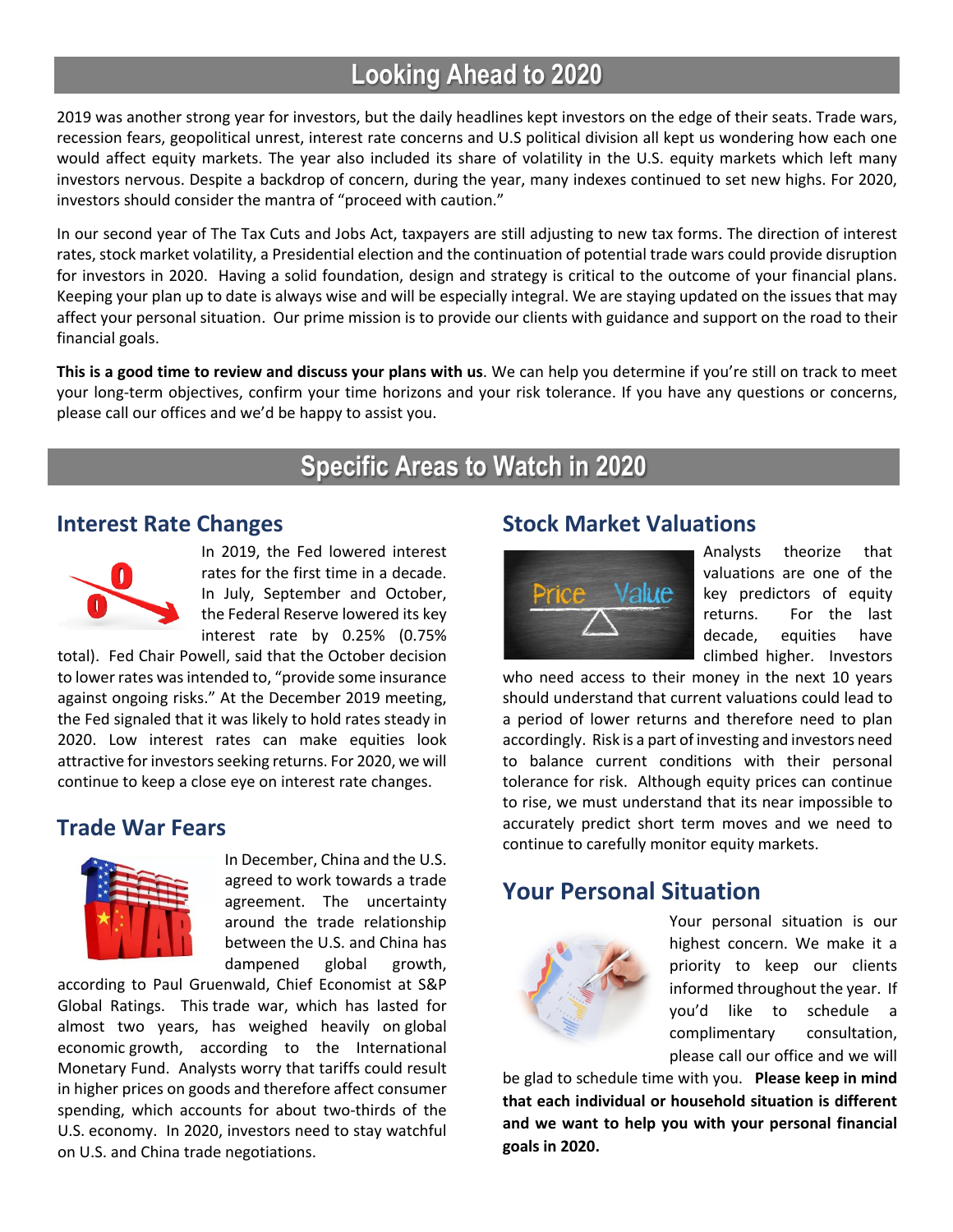#### **Here is a checklist of events and information that can help us advise you in 2020. Please help us identify which items you would like us to address with you this year.**

- **□ Do you anticipate changes to your investment goals?**
- **□ Has your risk tolerance changed?**
- **□ Have your 2020 income or savings needs changed?**
- **□ Do you plan on retiring or changing jobs?**
- **□ Will there be a change in your marital status?**
- **□ Do you plan on moving, refinancing or selling/transferring a major asset such as a home or business?**
- **□ Did you recently receive or anticipate receiving a gift or inheritance?**
- **□ Will you have any changes in your income needs +/- (i.e. vacation, assisted living needs, selling home, child/grandchild assistance)?**
- **□ Do you expect any additional family members or dependents?**
- **□ Do you anticipate any additional dependents such as an elderly parent or other family member? Will they require assisted living?**
- **□ Do you have a child/grandchild you will be assisting with their educational cost needs through a 529 plan?**
- **□ Do you anticipate any major transfer of wealth?**
- **□ Do you plan on gifting to heirs or donating money to charity?**
- **□ Do you need to adjust your estate plan?**
- **□ Do you maximize your ability to use retirement plans?**
- **□ Do you want to explore converting a traditional IRA to a Roth IRA?**
- **□ Do you or a dependent family member have a severe illness?**
- **□ Do you anticipate any life, financial, or employment (retiring) changes that may require you to make adjustments to your life and health insurance policies?**
- **□ Did you contribute to an IRA? If not, would you like to discuss contributing to an IRA before April's tax deadline?**
- **□ Is there anything else we should know to help you plan for 2020?**

#### **Important Birthdays**

**50** Allows for catch-up contributions to IRAs and qualified retirements plans.

**55** If you are retired, allows you to take distributions from your  $401(k)$  without the  $10\%$  penalty

 $59\frac{1}{2}$  Allows you to take distributions from an IRA, annuity, or other retirement plan without penalty

**60** Allows for start of widow/ widower benefits from Social Security

**62** Allows for starting early Social Security benefits

**3** 65 Allows for enrollment in Medicare and the government drug plan

 $65-67$  Allows for full retirement benefits from Social Security

**70** Start date for enhanced Social Security benefits if you deferred claiming benefits previously.

**72** Mandatory required minimum distribution from retirement accounts must be taken no later than April 1st of the year after the year you turn 72.

*If you have an important* birthday in 2020, *please let us know!* 

**Please check any of the key items you anticipate will need to be addressed this year so that we can discuss them with you.**